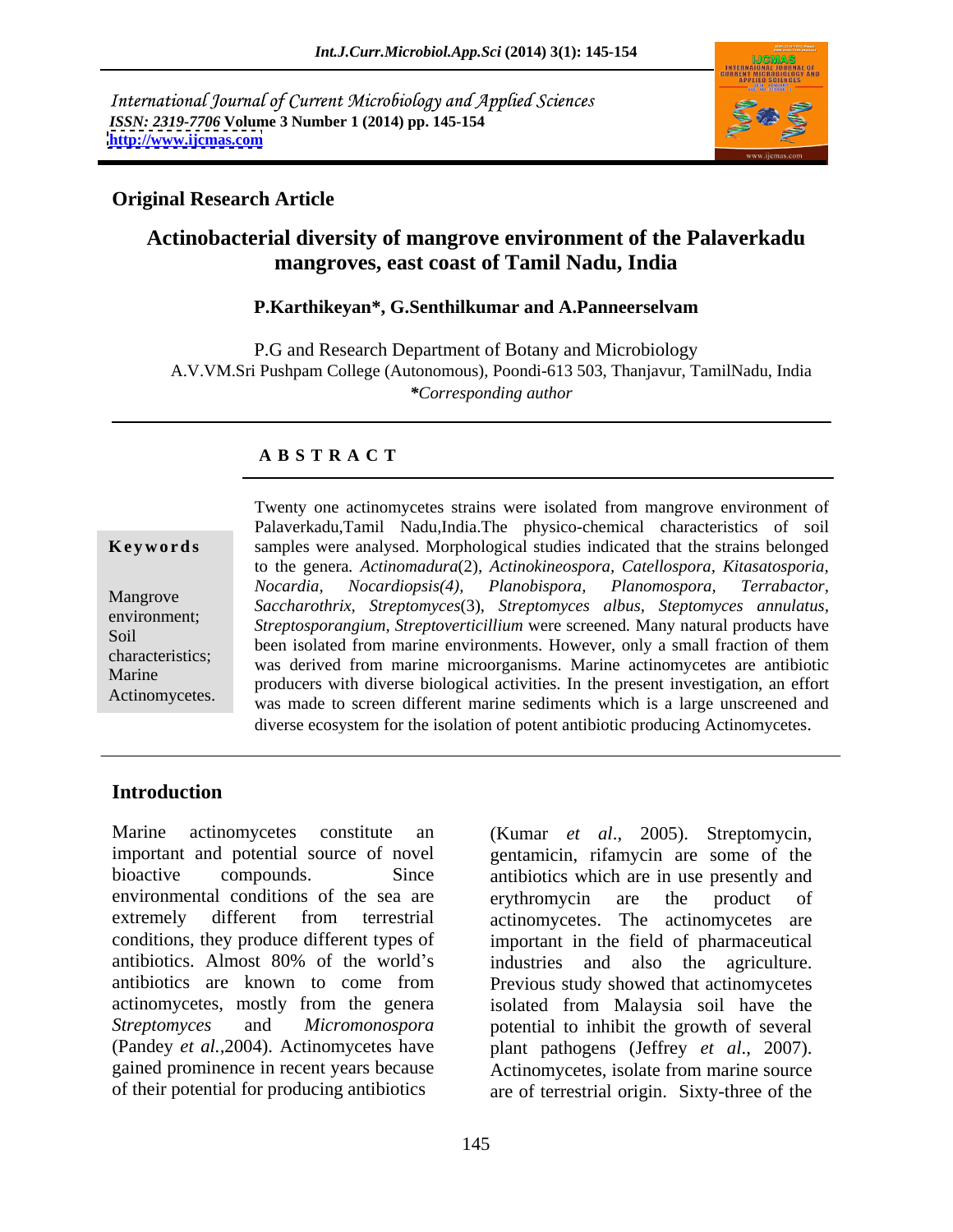isolated actinomycetes were tested for the bioactive secondary metabolites **(**Berdy, effects of seawater on growth. 2005), antitumour agent (Cragg *et al., Streptomycetes* growth in nonsaline media 2005), notably antibiotics (Strochl, 2004), was reduced by 39% compared with that immunosuppressive agents (Mann, 2001) in sea water. The actinoplanetes had a near obligate requirement of seawater of growth, and this is presented as evidence that actinomycetes can be physiologically active in the marine environment. Sample Collection Problems encountered with the enumeration of actinomycetes in marine sediments are also discussed. (Jensen, *et* **from** mangrove environment of actinomycete bacteria, only a few of them from soil derived genera (*Streptomyces*  and *Micromonospora*). Actinomycetes collected from 6 inches from the soil produce a wide range of secondary surface, in order to avoid the metabolites and more than 70% of the naturally derived antibiotics that are currently in clinical use are derived from marine actinomycetes (Pimentel-Elardo *et al*., 2009). **Physico chemical analysis of soil**

Since marine sediments represent an Moisture content was estimated for a environment which is markedly different known quantity of soil before and after from that associated with soil samples, it is  $\alpha$  drying in a hot air oven at 60 $\degree$ C for 6 not clear how effective the pre-treatment hours. Soil samples after removing the of such sediments would be for the debris were suspended in distilled water recovery of bioactive  $(1:2 \text{ w/v})$  and allowed to settle down the actinomycetesMarine sediment is an sand particles. The pH of the suspension inexhaustible resource that has not been was read using pH meter (Systronics, properly exploited. Few reports from the India), to find out the soil pH. Electrical East Coast of India, suggests that soil is a conductivity of soil was determined in the major source of Actinomycetes filtrate of the water extract using (Sivakumar *et al.*, 2005; Vijayakumar *et* 

awareness of the potential value of marine water habitat as source of actinomycetes that produce useful metabolic products. Actinomycetes are the most economically immunosuppressive agents (Mann, 2001) and enzymes (Old field, 1998).

# **Materials and Methods**

## **Sample Collection**

*al.,2005*). Most of the microbial antibiotics Palaverkadu, Tamil Nadu, India. The soil discovered so far are originated from samples were collected in random in The marine soil samples were collected from mangrove environment of samples were collected in random in sterile polythene bags to avoid external contamination. The samples were collected from 6 inches from the soil surface, in order to avoid the contamination. The collected soil samples were brought to the laboratory and stored in refrigerator for further use.

*al.*, 2007; Dhanasekaran *et al.*, 2008). Jackson (1973), Cation exchange capacity In recent years there has been a growing 1 N ammonium acetate solution as conductivity bridge as described by (CEC) of the soil was determined by using described by Jackson (1973).

and biotechnologically valuable method as described by Walkley and prokaryotes. They are responsible for the Black (1934); available nitrogen was production about half of the discovered estimated by alkaline permanganate Organic carbon content was determined by adopting chromic acid wet digestion estimated by alkaline permanganate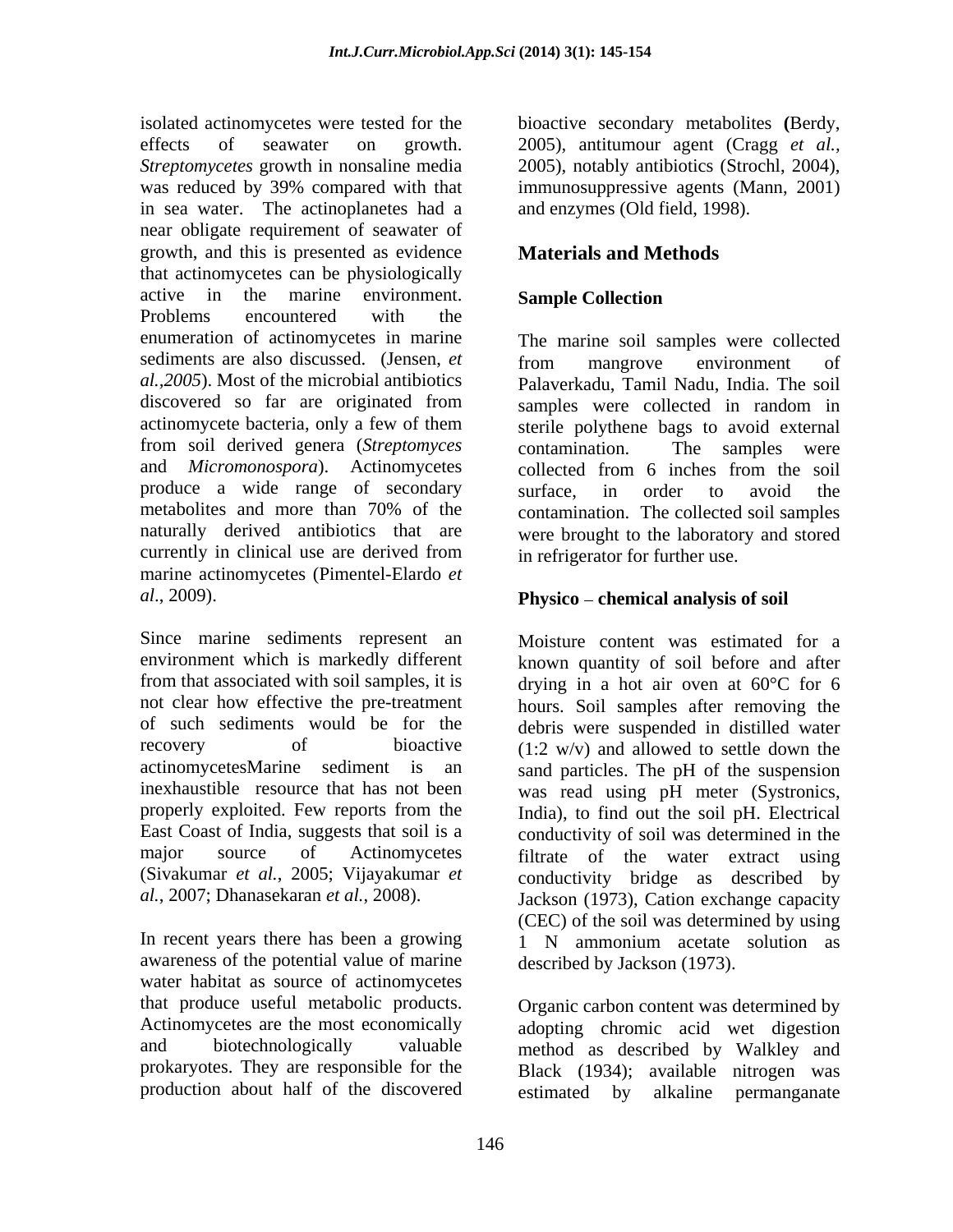method as described by Subbiah and Asija  $28 \pm 2$ °C for  $7 - 10$  days and were (1956) and available phosphorus by Brayl method as described by Bray and Kutz (1945). Available potassium was extracted from soil with neutral 1 N ammonium<br> **Characterization of Actinomycetes** acetate (1:5) and the potassium content in the extract was determined by using flame photometer (Standfold and English, 1949). Actinomycetes culture plates was prepared Calcium (Neutral 1 N NH4 OAC and 2-4 sterile coverslips were inserted at extractable 1:5) was extracted with neutral an angle of 45°C. The actinomycetes 1 N ammonium acetate and the available culture was slowly released at the calcium in the extract was determined by intersection of medium and coverslip. The versenate method (Jackson, 1973). plates were incubated at  $28 \pm 2^{\circ}$ C for 4-8 Available micronutrients such as Zn, Cu days. The cover slips were removed and and Mn were determined in the diethylene observed under the high power triamine pentaacetic extract of soil using magnification. The photomicrography Perkin-Elmer (model 2280) Atomic was taken using Nikon Microscope. The Absorption Spectrophotometer (Lindsay morphological features of spores, and Norvell, 1978). Other nutrients such sporangia, aerial and substrate mycelium as magnesium, sodium and available iron were observed and recorded. Among the were analysed following the method of isolate, predominate organisms were Barnes (1959) and Muthuvel and selected for further studies (Pridham et Udayasoorian (1999). *al.*, 1958).

#### **Isolation of Actinomycetes**

Isolation of actinomycetes was performed Colony morphology was recorded with by plating technique using starch casein respect to colour, aerial mycelium, size agar (Kuster and Williams, 1964) medium. and nature of colony, reverse side colour The medium was prepared and sterilized at and pigmentation. The isolates were 121°C in 15 lbs pressure for 15 minutes. observed under the Nikon Binocular Then it was supplemented with microscope **(**Burholder *et al.,* 1954). Griseofulvin and streptomycin to prevent the bacterial and fungal growth. The medium was poured into the sterile petriplates. The collected soil samples were diluted upto  $10^{-6}$  and 0.1ml of the Actinomycetes diluted samples was spread over the agar plates. The inoculated plates were A total of 21 actinomycetes isolated from incubated at  $28 \pm 2$ °C for 7 – 10 days. palaverkadu. Morphological studies After incubation actinomycetes colonies indicated that the strains belonged to the were observed, and used for further genera, Actinomadura (2). investigation**(**Porter *et al.,* 1960). Streak plate method was used to purify the *Kitasatosporia, Nocardia, Nocardiopsis* culture of actinomycetes. After (4), *Planobispora*, *Planomospora*,

maintained in starch casein agar medium and stored at 4°C for further investigation.

### **Characterization of Actinomycetes (Coverslip Culture Technique)**

observed under the high power magnification. The photomicrography morphological features of spores, selected for further studies ( Pridham *et al.,* 1958).

## **Colony characteristics**

and pigmentation. The isolates were

# **Results and Discussion**

#### $-6$  and  $0.1$ ml of the  $\overline{A}$  the survey of  $\overline{A}$ and 0.1ml of the **Actinomycetes Isolation and Identification of Actinomycetes**

inoculation, the plates were incubated at *Terrabactor, Saccharothrix, Streptomyces*palaverkadu. Morphological studies genera*, Actinomadura* (2)*, Actinokineospora, Catellospora,* (4), *Planobispora, Planomospora,*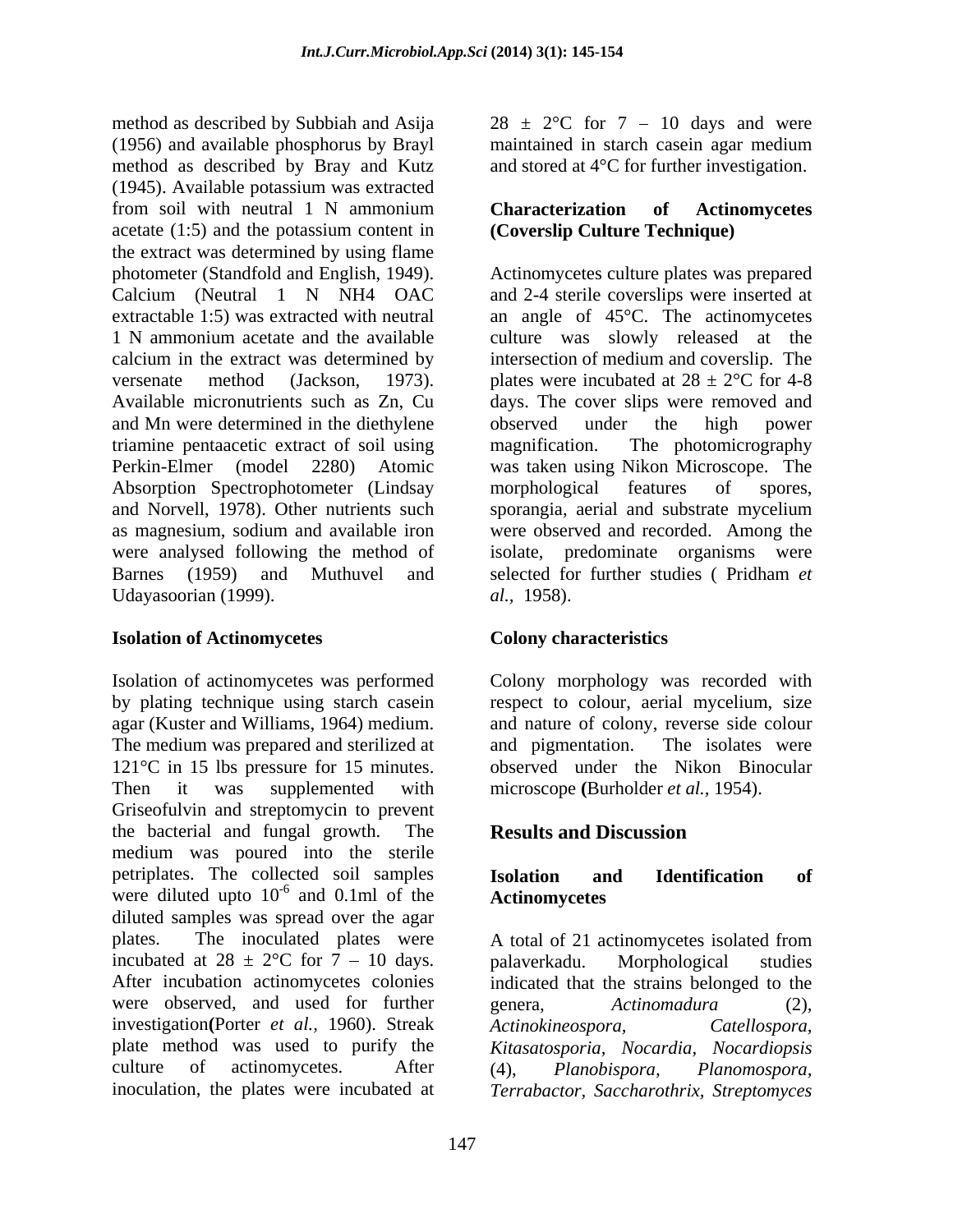from different location in forest research Actinokineospora sp (4.66% each); Institute Malaysia (FRIM) and its various *Nocardiopsis* sp. *Streptomyces albus*, sub-stations, and to establish a collection Streptomyces and Streptosporangium, of diverse actinomycete groups to form the *Nocardia* sp (4.24% each); Saccharothrix basis for future research and development sp and *Nocardiopsis* sp(4.17%) *and* in drug discovery. A total of 273 soil Steptomyces sp(3.68%) and Actinomadura samples were collected from natural forest sp  $(3.43\%)$  and *Planomospora* sp  $(3.19\%)$ areas in FRIM, kepong and its sub stations. More than 2000 isolates of

1(7.37%) *Nocardiopsis* sp 25 X 10-6 recorded  $(12 \text{ X } 10^{-6} \text{ CFU. g-1 } (2.94 \%)$  and organic content of mangrove

Actinomycetes load varied between . 4.1×102 and 26×103 CFU/g in post monsoons, from  $17\times103$  to  $44\times103$  CFU/g and total Actinobacterial population *al.,* 2012). Percentage contribution of the manganese and pH  $(r = 0.619)$ ; P < found with *Planobispora* sp. This was followed by *Nocardiopsis* sp  $(6.14\%)$ ;  $(r = 0.583; P < 0.05\%)$ , available

(3), *Streptomyces albus, Steptomyces Catellospora* sp (5.89%) and *Nocardiopsis annulatus, Streptosporangium,* sp (5.40% each *); Streptomyces* sp and *Streptoverticillium*. Streptoverticillium sp (5.94 % each);<br>Kitasatosporia sp and Planonobispora sp<br>The diversity of actinomycetes isolated (4.91% each); Steptomyces annulatus and *Streptoverticillium* sp (5.94 % each); *Kitasatosporia* sp and *Planonobispora* sp (4.91% each *); Steptomyces annulatus* and *Actinokineospora* sp (4.66% each); *Nocardiopsis* sp, *Streptomyces albus, Streptomyces* and *Streptosporangium, Nocardia* sp (4.24% each); *Saccharothrix Steptomyces* sp(3.68%) and *Actinomadura* sp (3.43% ) and *Planomospora* sp (3.19%) and *Actinomadura* sp (2.94%) (Table: 1).

actinomycetes were isolated and they were Soil characteristics such as pH 7.21 to classified into five genera *(Streptomyces,*  7.56, electrical conductivity 0.21 to 0.42 *Micromonospora, Actinoplanes, Nocardia* dSm-1 , cation exchange capacity 19.7 to and *Digosparic type)* (Getha *et al.,* 2004). 23.8 c.mol proton+/kg, organic carbon In the present study a total of 21 ac), phosphorus 3.25 to  $3.76$ (Kg / ac), actinomycetes isolates recorded including potassium 112 to 148 (Kg / ac), zinc 0.61 different locations in marine soils of to 1.06 ppm, copper 0.47 to 1.83 ppm, iron Palaverkadu, Tamilnadu. Mean population 7.23 to 8.23 ppm, manganese 2.26 to 3.68 density of actinomycetes varied from 9.7 ppm, calcium 9.4 to 12.5 (C. Mole to  $14.71 \times 10^6$  CFU/g. Most of the Proton+ / kg), magnesium 7.3 to 8.9 (C. actinomycetes strains belonging to the Mole Proton+ / kg), sodium 1.17 to 2.43 genera *Planobispora* sp 30 X  $10^{-6}$  CFU. g- (C. Mole Proton+ / kg) and potassium 0.16 CFU . to 0.25 (C. Mole Proton+ / kg), showed g-1 (6.14 %) *Saccharothrix* sp 18 X 10<sup>-6</sup> variation during different seasons. Similar CFU. g-1 (4.42 %); *Nocardia* sp and the type of study was reported by Sivakumar minimum level of *Jonesia* sp were (2001) the correlation between salinity, pH  $-6$  CFU. g-1 (2.94 %) and organic content of mangrove (Table -1). sediments and actinobacterial population 0.31 to 0.52%, nitrogen 76.1 to 84.2 (Kg / and organic content of mangrove has been reported (Table-2)

in pre monsoon and from  $3.0 \times 102$  (TAP), revealed that the significant to17×103 CFU/g in monsoon (Varghese *et*  positive correlation between available individual species to the total 0.05%) organic carbon and electrical actinomycetes population at all the seasons conductivity  $(r = 0.628; P < 0.05\%)$ , showed variation. The maximum available copper and electrical percentage contribution of  $7.367\%$  was conductivity (r =  $0.704$ ; P < .<br>Physico-chemical properties of sediment and total Actinobacterial population (TAP), revealed that the significant manganese and  $pH$  ( $r = 0.619; P <$ available copper and electrical conductivity (r  $=$  0.704;P  $<$ 0.05%),available zinc and organic carbon  $(r = 0.583)$ ;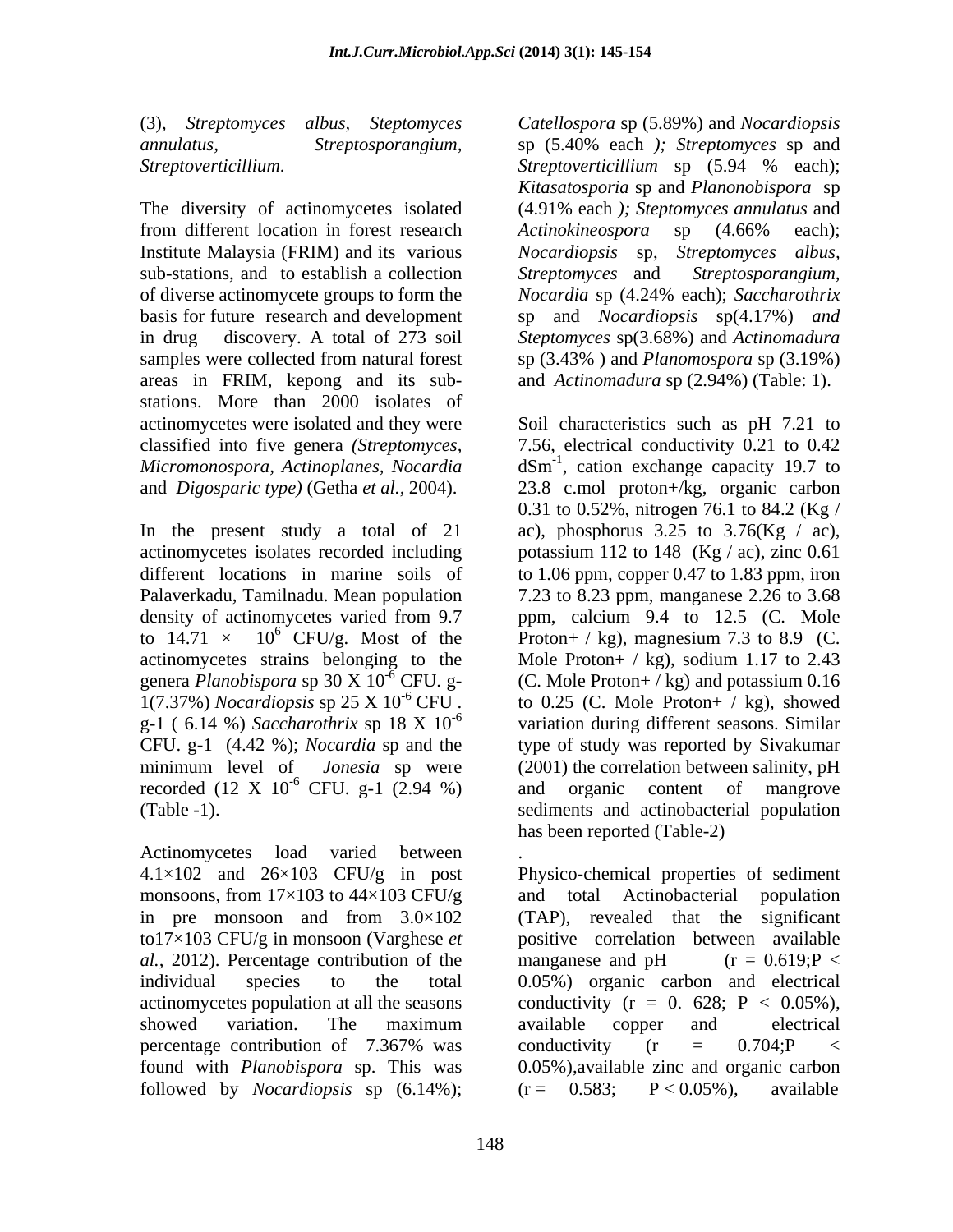#### *Int.J.Curr.Microbiol.App.Sci* **(2014) 3(1): 145-154**

|                                                                                                                                                |                                    | <b>Oct 2011</b> |                                            |                                                                                                                    |        |                                                 |                                                                 |                             |                                                                                 | <b>Sep 2012</b>                      |                                                                               |                                                                                                                                                      |                                         |                                |
|------------------------------------------------------------------------------------------------------------------------------------------------|------------------------------------|-----------------|--------------------------------------------|--------------------------------------------------------------------------------------------------------------------|--------|-------------------------------------------------|-----------------------------------------------------------------|-----------------------------|---------------------------------------------------------------------------------|--------------------------------------|-------------------------------------------------------------------------------|------------------------------------------------------------------------------------------------------------------------------------------------------|-----------------------------------------|--------------------------------|
|                                                                                                                                                | OC.                                | NOV             |                                            |                                                                                                                    |        |                                                 | APR                                                             | <b>MAY</b>                  | <b>JUNE</b>                                                                     |                                      | JULY<br>AUG                                                                   | <b>SEP</b>                                                                                                                                           |                                         |                                |
| Name of the<br><b>Actinomycetes</b>                                                                                                            |                                    |                 |                                            |                                                                                                                    |        | the contract of the contract of the contract of |                                                                 |                             | the contract of the contract of the contract of the contract of the contract of |                                      |                                                                               |                                                                                                                                                      | ___                                     |                                |
| Actinomadura sp                                                                                                                                | 0.67                               |                 | 0.67                                       |                                                                                                                    |        | 0.67                                            |                                                                 | 0.67                        |                                                                                 |                                      | $0.67$ 0 0                                                                    | $\begin{array}{c} \hline \end{array}$                                                                                                                | $0.67$ 14                               | 3.43                           |
| Actinomadura sp                                                                                                                                | 0.67                               |                 | 1.00                                       |                                                                                                                    |        |                                                 | $\parallel$ 3   1.00                                            | 0.67                        |                                                                                 |                                      | $\begin{array}{ccc} \n\begin{array}{ccc} \n0 & \n\end{array} & \n\end{array}$ |                                                                                                                                                      | -12                                     | 2.94                           |
| Actinokineospora                                                                                                                               | 010101014                          |                 | 1.33                                       |                                                                                                                    | 0.67   | 0.67                                            | 0.67                                                            |                             | $1.00$   2                                                                      | 0.67                                 | $\begin{array}{c c} 0 & 0 \end{array}$<br>$\Box$                              |                                                                                                                                                      | $0.67$   19                             | 4.66                           |
| Catellospora sp                                                                                                                                | 1.00                               |                 |                                            |                                                                                                                    |        | 0.67                                            | $2 \ 0.67$                                                      |                             |                                                                                 | 0.67                                 | 1.00 1                                                                        |                                                                                                                                                      | 24                                      | 5.89                           |
| Kitasatosporia sp                                                                                                                              | $\overline{1.00}$                  |                 |                                            |                                                                                                                    |        | 1.00                                            | 0.67                                                            |                             |                                                                                 | 0.67                                 |                                                                               | 1.00                                                                                                                                                 |                                         |                                |
| <i>Nocardia</i> sp                                                                                                                             | 2   0.67   0   0                   |                 |                                            | $\begin{array}{ccc} 1 & 0 \\ 0 & 0 \end{array}$                                                                    | 0.67   | 1.00                                            | 0.67                                                            | $\vert$ 1.00                |                                                                                 | 0.67                                 | $0.67$ 0 0                                                                    |                                                                                                                                                      | $0.67$   18                             | 4.42                           |
| Nocardiopsis sp                                                                                                                                | 0.67                               |                 |                                            |                                                                                                                    |        |                                                 | 0.67                                                            |                             |                                                                                 | 0.67                                 |                                                                               | 0.67                                                                                                                                                 |                                         | -6.14                          |
| <i>Nocardiopsis</i> sp                                                                                                                         | $2 \mid 0.67 \mid$ 3               | 1.00            |                                            |                                                                                                                    |        | 0.67                                            |                                                                 |                             |                                                                                 |                                      |                                                                               |                                                                                                                                                      |                                         | 5.40                           |
| Nocardiopsis sp                                                                                                                                |                                    |                 |                                            |                                                                                                                    |        |                                                 |                                                                 |                             |                                                                                 | 0.67                                 |                                                                               |                                                                                                                                                      |                                         |                                |
| <i>Nocardiopsis</i> sp                                                                                                                         | $0.67 \pm 0$                       |                 | 1.33                                       | $\vert 1.00 \vert 0$                                                                                               |        | $\begin{array}{c} 0 \end{array}$                | 2 0.67                                                          | $0 \quad 0$                 | $4 \t 1.33$                                                                     |                                      | $0.67$ 0                                                                      | $\overline{0}$                                                                                                                                       | 19                                      | 4.66                           |
| Planobispora sp                                                                                                                                | $3 \mid 1.00 \mid 2 \mid 0.67$     |                 | 0.67                                       | $\begin{array}{ c c c c c c } \hline 0.67 & \begin{array}{ c c c c } \hline \end{array} & 3 \\ \hline \end{array}$ |        |                                                 | $1.00 \quad 3 \quad 1.00$                                       |                             | $1.00$ 2                                                                        | 0.67                                 | $1.00 \,   \, 2$                                                              | $\mid 0.67$                                                                                                                                          | 0.67<br>$\vert 30 \vert$                |                                |
| Planomonospora                                                                                                                                 | $2 \mid 0.67 \mid 2$               | $0.67 \pm 0$    | — <del>1 — 1 — — 1 — — 1 — — 1 — — 1</del> | $\begin{array}{ c c c c c c c c } \hline 0 & 4 & 1.33 & 0 \\ \hline \end{array}$                                   |        |                                                 |                                                                 |                             |                                                                                 |                                      | $\begin{array}{ccc} & 0 & 1 \end{array}$                                      | $\mid$ 0.67                                                                                                                                          | —— <del>——————————</del><br>$0.67$   20 | — <del>—</del> —————<br>  4.91 |
|                                                                                                                                                |                                    |                 |                                            |                                                                                                                    |        |                                                 |                                                                 |                             |                                                                                 |                                      |                                                                               |                                                                                                                                                      |                                         |                                |
| Terrabacter sp                                                                                                                                 | 2   0.67   0   0                   |                 | $\overline{0}$                             | $\begin{array}{ c c c c c } \hline 3 & 1.00 & 0 \\ \hline \end{array}$                                             |        | 0.67                                            | $2 \t 0.67$                                                     |                             | $0 \t 0 \t 0 \t 0$                                                              | $\begin{array}{ccc} \n\end{array}$ 0 |                                                                               | 0.67                                                                                                                                                 | $0.67$ 13                               | 3.19                           |
| Saccharothrix sp                                                                                                                               | $2\mid 0.67 \mid 4 \mid 1.33 \mid$ |                 | 0.67                                       | $0.67 \pm 0$                                                                                                       |        | $\pm 0$<br>$\mathbf{u}$                         | $2 \t 0.67$                                                     | $\Box$ $\Box$ $\Box$ $\Box$ |                                                                                 | 0.67                                 | $\begin{bmatrix} 0.67 & 0 & 0 \end{bmatrix}$                                  |                                                                                                                                                      | $0.67$ 1 18                             | 4.42                           |
| Streptomyces albus                                                                                                                             | 0.67                               |                 |                                            | 1.00                                                                                                               |        |                                                 |                                                                 |                             | 1.33                                                                            | 0.67                                 |                                                                               |                                                                                                                                                      | -19                                     | 4.66                           |
| <i>Streptomyces</i>                                                                                                                            | 2 0.67                             | 0.67            | $1.00 \quad 0 \quad 0$                     |                                                                                                                    | 1.00   | 0.67                                            | $3 \t1.00$                                                      |                             | $\begin{array}{c c} 1.00 & 0 \end{array}$                                       | $\Box$ 0                             | $0.67$ 0 0                                                                    |                                                                                                                                                      | 20                                      | 4.91                           |
| annulatus                                                                                                                                      |                                    |                 |                                            |                                                                                                                    |        |                                                 |                                                                 |                             |                                                                                 |                                      |                                                                               |                                                                                                                                                      |                                         |                                |
| Streptomyces sp                                                                                                                                | 2   0.67   2                       | 0.67            |                                            | $1.00 \quad 0 \quad 0 \quad 0$                                                                                     | 10     |                                                 | $0.67$ 2 0.67                                                   |                             | $0.67$ 2                                                                        | $0.67$ 0                             |                                                                               | $\mid$ 0.67                                                                                                                                          | l 0.67<br>19                            | -4.66                          |
| Streptomyces sp                                                                                                                                | 2   0.67   3                       | 1.00            | $1.00 \pm 3$                               | $\begin{array}{ c c c c c } \hline 1.00 & 0 \\ \hline \end{array}$<br>$\boxed{0.67}$ 2                             |        | 1.00                                            | 0.67<br>the contract of the contract of the contract of<br>0.67 | $\frac{1}{0.67}$            | $0.67$ 2                                                                        | 0.67<br>$\overline{0}$               | $\overline{0}$                                                                | 0.67                                                                                                                                                 |                                         | 5.40                           |
| <i>Streptomyces</i> sp                                                                                                                         |                                    | 1.00            | 0.67                                       |                                                                                                                    |        |                                                 |                                                                 |                             |                                                                                 |                                      |                                                                               | 0.67                                                                                                                                                 |                                         | 3.68                           |
| Streptosporangium                                                                                                                              | $3 \mid 1.00 \mid 2$               | $0.67 \pm 0$    | $\begin{array}{ccc} \hline \end{array}$    | 0.67                                                                                                               | l 0.67 | $\Box$                                          | 0.67                                                            | $\Box$ 0 $\Box$ 0 $\Box$    | $\begin{array}{ccc} & 2 \end{array}$                                            | 0.67                                 | 0.67                                                                          | $\mid$ 0.67                                                                                                                                          | $0.67$   19                             | 14.66                          |
| Streptoverticillium   3   1.00   2   0.67   0   0   2   0.67   2   0.67   2   0.67   0   0   0   2   0.67   2   0.67   2   0.67   2   0.67   2 |                                    |                 |                                            |                                                                                                                    |        |                                                 |                                                                 |                             |                                                                                 |                                      |                                                                               |                                                                                                                                                      | $0.67$   21   5.15                      |                                |
|                                                                                                                                                |                                    |                 |                                            |                                                                                                                    |        |                                                 |                                                                 |                             |                                                                                 |                                      |                                                                               |                                                                                                                                                      |                                         |                                |
|                                                                                                                                                |                                    |                 |                                            |                                                                                                                    |        |                                                 |                                                                 |                             |                                                                                 |                                      |                                                                               | 4  13.7   3   13.0   32   10.68   35   11.34   28   9.37   36   12.03   4   14.71   30   10.02   32   10.71   30   10.0   29   9.7   34   11.3   407 |                                         |                                |
| TNC                                                                                                                                            |                                    |                 |                                            |                                                                                                                    |        |                                                 |                                                                 |                             |                                                                                 |                                      |                                                                               |                                                                                                                                                      |                                         |                                |

**Table.1** Number of Colonies, Mean Density (CFU/g) and Percentage Contribution of Actinomycetes recorded in Palaverkadu

*TNC - Total number of colonies, MD - Mean density*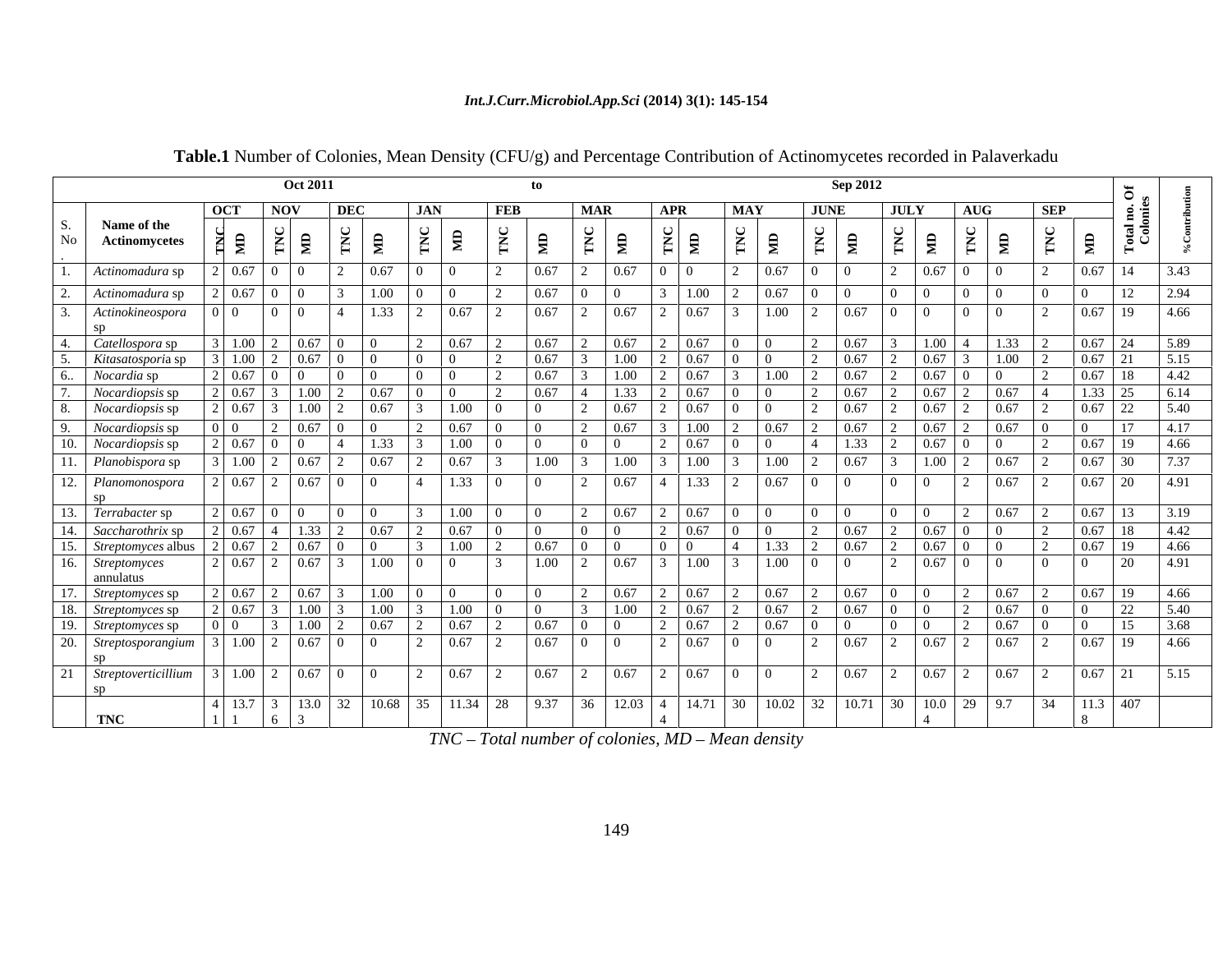|     | October 2011                                                                                                                                                          | to                                                                                                                                                          |                   |    | September 2012 |                 |    |                 |                               |
|-----|-----------------------------------------------------------------------------------------------------------------------------------------------------------------------|-------------------------------------------------------------------------------------------------------------------------------------------------------------|-------------------|----|----------------|-----------------|----|-----------------|-------------------------------|
|     | S.No   Name of the Parameters                                                                                                                                         | Oct   Nov   Dec   Jan   Feb   Mar   Apr   May   June   July   Aug   Sep                                                                                     |                   |    |                |                 |    |                 |                               |
|     | pH                                                                                                                                                                    | 7.50   7.42   7.50   7.47   7.56   7.42   7.31   7.21   7.45   7.33   7.45   7.32                                                                           |                   |    |                |                 |    |                 |                               |
|     | Electrical conductivity (dsm-1) $\vert 0.36 \vert 0.32 \vert 0.29 \vert 0.22 \vert 0.31 \vert 0.30 \vert 0.31 \vert 0.38 \vert 0.26 \vert 0.35 \vert 0.21 \vert 0.42$ |                                                                                                                                                             |                   |    |                |                 |    |                 |                               |
|     | Organic carbon $(\%)$                                                                                                                                                 | 0.52   0.49   0.39   0.36   0.31   0.40   0.42   0.49   0.50   0.51   0.33   0.48                                                                           |                   |    |                |                 |    |                 |                               |
|     | Available nitrogen (Kg/ac)                                                                                                                                            | $ 84.2 84.1 83.1 83.5 79.3 77.1 78.2 76.1 77.3 78.5 81.4 83.6$                                                                                              |                   |    |                |                 |    |                 |                               |
|     | Avaible phosphorus (Kg/ac)                                                                                                                                            | $\vert 3.50 \vert 3.76 \vert 3.38 \vert 3.25 \vert 3.46 \vert 3.76 \vert 3.65 \vert 3.64 \vert 3.42 \vert 3.58 \vert 3.47 \vert 3.53$                       |                   |    |                |                 |    |                 |                               |
| 6.  | Available potassium (Kg/ac)                                                                                                                                           | 140   146   135   142   148   136   144   146   132   124   112   127                                                                                       |                   |    |                |                 |    |                 |                               |
|     | Available zinc (ppm)                                                                                                                                                  | $\vert 0.89 \vert 0.85 \vert 0.62 \vert 0.68 \vert 0.73 \vert 0.69 \vert 0.61 \vert 0.74 \vert 1.06 \vert 0.74 \vert 0.63 \vert 0.67$                       |                   |    |                |                 |    |                 |                               |
| 8.  | Available copper (ppm)                                                                                                                                                | $\vert 0.96 \vert 0.98 \vert 0.86 \vert 0.53 \vert 0.56 \vert 0.67 \vert 0.79 \vert 0.85 \vert 0.79 \vert 0.54 \vert 0.47 \vert 1.83$                       |                   |    |                |                 |    |                 |                               |
| 9.  | Available iron (ppm)                                                                                                                                                  | 7.62   8.23   7.96   7.23   7.46   7.24   7.27   7.62   7.22   7.34   7.58   7.51                                                                           |                   |    |                |                 |    |                 |                               |
| 10. | Available manganesh(ppm)                                                                                                                                              | $\vert$ 3.15 $\vert$ 3.68 $\vert$ 3.65 $\vert$ 3.25 $\vert$ 3.56 $\vert$ 3.21 $\vert$ 3.02 $\vert$ 2.26 $\vert$ 2.45 $\vert$ 2.73 $\vert$ 3.12 $\vert$ 3.27 |                   |    |                |                 |    |                 |                               |
| 11. | Cation exchange capacity                                                                                                                                              |                                                                                                                                                             |                   |    |                |                 |    |                 |                               |
|     | (C.Mole proton/kg)                                                                                                                                                    | $\vert$ 23.8 $\vert$ 21.5 $\vert$ 27.6 $\vert$ 22.3 $\vert$ 22.2 $\vert$ 21.8 $\vert$ 21.1 $\vert$ 19.7 $\vert$ 20.6 $\vert$ 19.9 $\vert$ 20.4 $\vert$ 22.5 |                   |    |                |                 |    |                 |                               |
| 12. | Calcium (mg/kg)                                                                                                                                                       | 11.2   11.5   11.6   12.3   11.7   10.1   12.5   11.8   10.5   9.4   9.6   11.9                                                                             |                   |    |                |                 |    |                 |                               |
| 13. | Magnesium(mg/kg)                                                                                                                                                      | 8.9 8.7 8.9 8.2 7.9 8.1 7.3                                                                                                                                 |                   |    |                |                 |    |                 | $8.2$   8.7   7.5   7.4   8.1 |
| 14. | Sodium $(mg/kg)$                                                                                                                                                      |                                                                                                                                                             |                   |    |                |                 |    |                 |                               |
|     |                                                                                                                                                                       | 2.35   2.25   2.18   2.22   2.43   2.13   2.31   1.17   2.26   2.21   2.11   2.41                                                                           |                   |    |                |                 |    |                 |                               |
| 15. | Potassium(mg/kg)                                                                                                                                                      | $\vert$ 0.19 $\vert$ 0.21 $\vert$ 0.23 $\vert$ 0.18 $\vert$ 0.25 $\vert$ 0.25 $\vert$ 0.25 $\vert$ 0.19 $\vert$ 0.15 $\vert$ 0.16 $\vert$ 0.18 $\vert$ 0.22 |                   |    |                |                 |    |                 |                               |
|     | <b>TNC</b>                                                                                                                                                            | 36<br>32                                                                                                                                                    | $35 \mid 28 \mid$ | 36 | 44             | 30 <sup>2</sup> | 32 | 30 <sup>1</sup> | 29 34                         |

**Table.2** Analysis of physico - chemical parameters of marine soil samples from Palaverkadu

TNC-Total number of colonies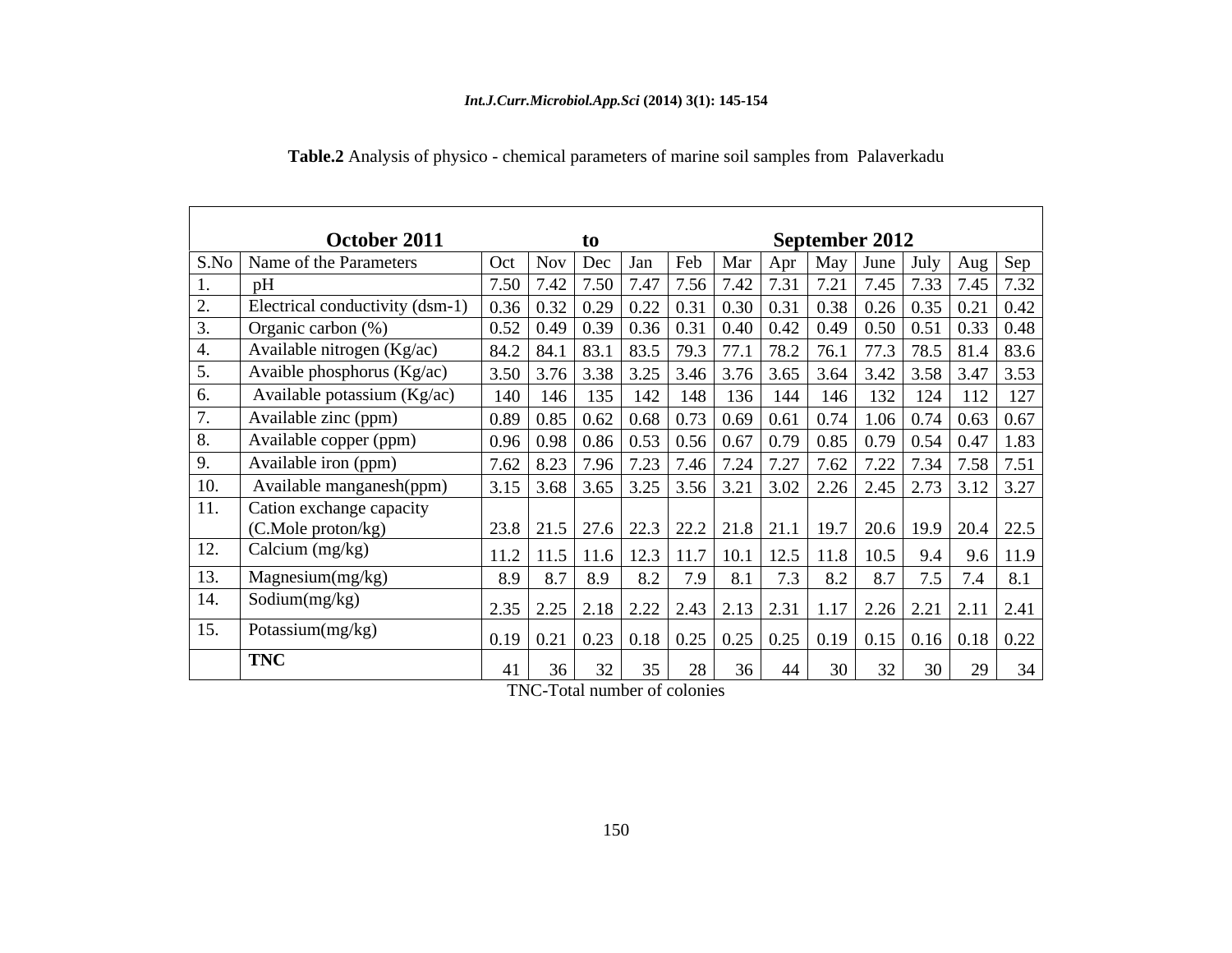#### *Int.J.Curr.Microbiol.App.Sci* **(2014) 3(1): 145-154**

| <b>S.No.</b> | Name of the<br>actinomycetes                       | No. of seasons in which<br>the Actinomycetes<br>occured | Percentage Frequency   Frequency Class |          |
|--------------|----------------------------------------------------|---------------------------------------------------------|----------------------------------------|----------|
|              | Actinomadura sp                                    |                                                         | 58.33                                  |          |
|              | Actinomadura sp                                    |                                                         | 41.66                                  | $\Omega$ |
|              | Actinokineospora sp                                |                                                         | 66.66                                  |          |
|              | Catellospora sp                                    | 1 <sub>0</sub>                                          | 83.33                                  |          |
|              | Kitasatosporia sp                                  |                                                         | 75.00                                  |          |
|              | <i>Nocardia</i> sp                                 |                                                         | 66.66                                  |          |
|              | <i>Nocardiopsis</i> sp                             | 1 <sub>0</sub>                                          | 83.33                                  |          |
|              | Nocardiopsis sp                                    | $10^{-1}$                                               | 83.33                                  |          |
|              | Nocardiopsis sp                                    |                                                         | 66.66                                  |          |
|              | <i>Nocardiopsis</i> sp                             |                                                         | 58.33                                  |          |
|              | 11. Planobispora sp                                | $1^{\circ}$                                             | 100.00                                 |          |
|              | 12. Planomonospora sp                              |                                                         | 66.66                                  |          |
|              | Terrabacter sp                                     |                                                         | 50.00                                  | $\Omega$ |
|              | Saccharothrix sp                                   |                                                         | 66.66                                  |          |
| 15.          | Streptomyces albus                                 |                                                         | 66.66                                  |          |
| 16.          | $\sqrt{\frac{1}{2}}$ <i>Streptomyces</i> annulatus |                                                         | 66.66                                  |          |
| 17.          | Streptomyces sp                                    |                                                         | 75.00                                  |          |
|              | 18. Streptomyces sp                                |                                                         | 75.00                                  |          |
|              | 19. Streptomyces sp                                |                                                         | 58.33                                  |          |
|              | 20. Streptosporangium sp                           |                                                         | 75.00                                  |          |
|              | 21. Streptoverticillium sp                         | 10                                                      | 83.33                                  |          |

**Table.3** Percentage frequency and frequency class of different species of Actinomycetes recorded in Palaverkadu (n=4)

*R* - Rare (0-25%); O - Occasional (26-50%); F – Frequent (51-75%); C – Common (76-100%)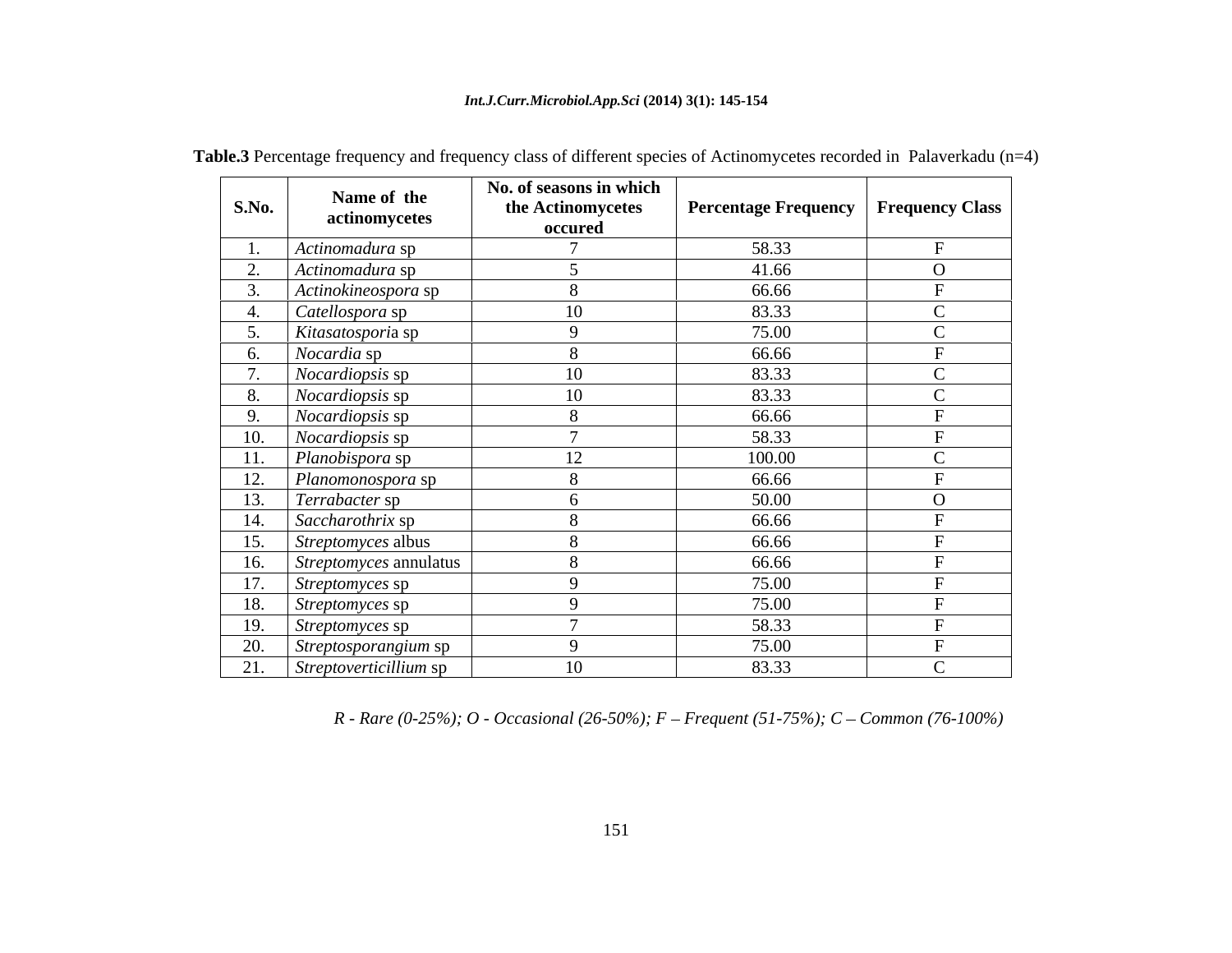#### *Int.J.Curr.Microbiol.App.Sci* **(2014) 3(1): 145-154**

|                                                                                                       | PH   EC   OC   AN  APH  APO   AZ   AC   AI   AM   CATION   CALCIUM   MAGNE   SODIUM   POTASS   TNC |  |  |      |  |      |      |                |                       |                    |
|-------------------------------------------------------------------------------------------------------|----------------------------------------------------------------------------------------------------|--|--|------|--|------|------|----------------|-----------------------|--------------------|
| PH                                                                                                    |                                                                                                    |  |  |      |  |      |      |                |                       |                    |
| EC                                                                                                    | the contract of the contract of<br>$-.525$                                                         |  |  |      |  |      |      |                |                       |                    |
| $\overline{OC}$                                                                                       | $-0.495$ .628(*)                                                                                   |  |  |      |  |      |      |                |                       |                    |
| AN                                                                                                    | $-0.021$ $-0.032$                                                                                  |  |  |      |  |      |      |                |                       |                    |
| APH -.498 .459 .366 -.342 1                                                                           |                                                                                                    |  |  |      |  |      |      |                |                       |                    |
| <b>APO</b>                                                                                            | $.032$ $.219$ $.042$ $.064$ $.174$                                                                 |  |  |      |  |      |      |                |                       |                    |
| <b>AZ</b> 178 $.046 \cdot .583(*)$ $.090 \cdot .002$ 146                                              |                                                                                                    |  |  |      |  |      |      |                |                       |                    |
| AC                                                                                                    | $-318$ $704(*)$ $471$ $371$ $167$ $003$ $045$                                                      |  |  |      |  |      |      |                |                       |                    |
| $\overline{\mathbf{AI}}$                                                                              |                                                                                                    |  |  |      |  |      |      |                |                       |                    |
|                                                                                                       |                                                                                                    |  |  |      |  |      |      |                |                       |                    |
|                                                                                                       |                                                                                                    |  |  |      |  |      |      |                |                       |                    |
| <b>CATION</b> 536 -.008 -.194 576 -.380 .139 - .228 .400 .644(*)                                      |                                                                                                    |  |  |      |  |      |      |                |                       |                    |
|                                                                                                       |                                                                                                    |  |  |      |  |      |      |                |                       |                    |
| <b>CALCIUM</b> -.080 212 -.090 271 -.162 719(**) - 377 .145 251                                       |                                                                                                    |  |  |      |  | .323 |      |                |                       |                    |
|                                                                                                       |                                                                                                    |  |  | .198 |  |      |      |                |                       |                    |
| MAGNE 368 .113 .365 .405 .170 .340 .558 .304 .482 .195 .578(*)                                        |                                                                                                    |  |  |      |  |      | .207 |                |                       |                    |
| <b>SODIUM</b> $.610(*)$ $-.155$ $-.173$ $.477$ $-.229$ $-.141$ $.066$ $.135$ $-.101$ $.604(*)$ $.334$ |                                                                                                    |  |  |      |  |      |      | $-0.009$ 0.007 |                       |                    |
| <b>POTASS</b> .108 .193 .436 -.002 .356 .428 - .177 .125 .585(*) .381                                 |                                                                                                    |  |  |      |  |      |      |                | $.440$ $-.121$ $.205$ | — <del>—————</del> |
|                                                                                                       |                                                                                                    |  |  |      |  |      |      |                |                       |                    |
| TNC -.095 .139 .283 .218 .274 .348 .003 .243 -.068 .138 .162 .415 .095 .293 .305 1                    |                                                                                                    |  |  |      |  |      |      |                |                       |                    |
|                                                                                                       |                                                                                                    |  |  |      |  |      |      |                |                       |                    |

**Table.4** The correlation coefficient between the physico-chemical characters and total number of colonies at Palaverkadu

\* Correlation is significant at the 0.05 level (2-tailed). \*\* Correlation is significant at the 0.01 level (2-tailed).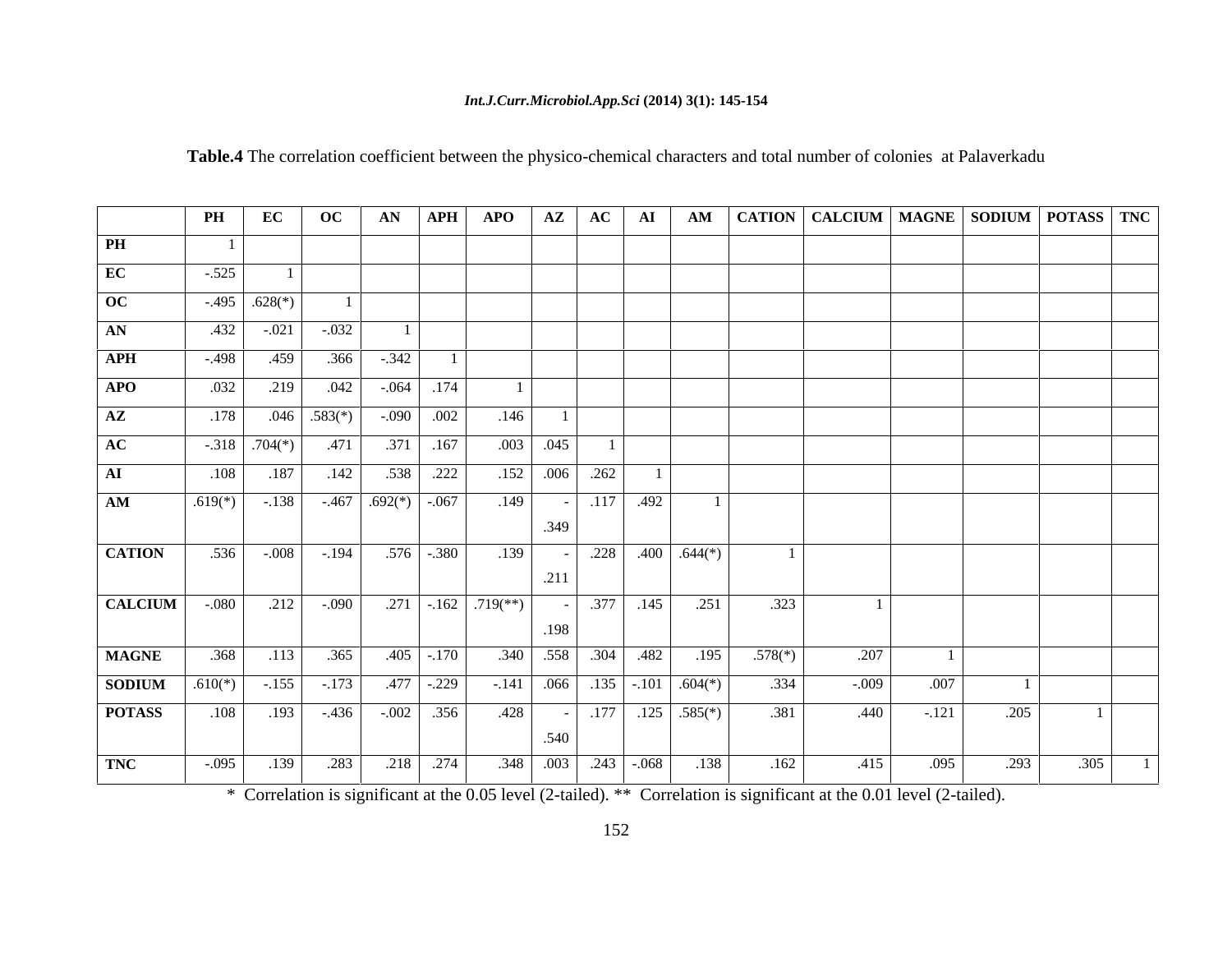manganese and available nitrogen  $(r =$ 0.692; P < 0.05%) available potassium and calcium (  $r = 0.719$ ;  $P < 0.01\%$ ), 12. available manganese and cation ion Geetha, K., MohdIiham , A., Lee, S.S., exchange capacity ( $r = 0.644$ ;  $P < 0.05\%$ ), Chang, Y.S., Nimura, S. and Hatsu, available manganese and sodium ( $r = M$ ., 2004. Exploratory studies of 0.604; P < 0.05%), available Action exponentially by Action extending points are presented as  $P \lt 0.05\%$ , available manganese and potassium ( $r = 0$ . 585; P < 0.05%), magnesium and cation ion *Malaysian J. of Sci*, 23: 37-47. exchange capacity  $(r = 0.578; P <$ 0.05%).Similar type of study was reported by Lakshmanaperumalsamy *et al*., (1986); Jiang and Xu, (1996) ; Saadoun and Al- Jeffrey, L.S.H,, Sahilah, A.M., Son, R., Momoni, (1997) studied the pH, moisture, organic matter, nitrogen and phosphorous content of the soils and correlated with actinomycetes population(Table-4). antimicrobial activities, *J. of Tropical*

- APHA, 1975. American Public Health Mincer, J.J., Fenical, W., 2005.<br>association Standard methods for the Culturable marine actinomycete association Standard methods for the examination of water andwastewater. Washington D. C. P. 1193.<br>
nes. H., 1959. Apparatus and methods Jiang, C. L. and Xu, L. H.,
- Barnes, H., 1959. Apparatus and methods of Oceanography, Part I Chemical,
- Berdy, J., 2005. Bioactive microbial metabolites. *J. Antibiot (Tokyo),* 58:1-
- available forms of phosphorus in soils. *Soil Sci.*, 59: 39-45.
- Burholder, P.R., Sun, S.H., Ehrlich, J.and Anderson, L., 1954. Criteria of speciation in the genus *Streptomyces*. Streptomyces<br>
Ann *Newyork Acad Sci* 60:102-103 16:193-202. *Ann. Newyork Acad.Sci*, 60:102-103.
- Cragg, G.M., Kingston, D.G.C., Newman,
- Dhanasekaran, D., Panneerselvam, A. and Thajuddin N. 2008. An antifungal phenyl acetamide from *Streptomyces*

spp. DPTB16. *Facta Universitatis Series: Medicine and Biology,* 15: 7- 12.

- Chang, Y.S., Nimura, S. and Hatsu, M., 2004. Exploratory studies of Actionomyces biodiversity of FRIM Forests in aid of drug discovery. *Malaysian J. of Sci,* 23: 37-47.
- Jackson, M.L., 1973. Soil chemical analysis. Prentice Hall of India Pvt. Ltd., New Delhi.
- **References** Tosiah, S., 2007). Isolation and screening of actinomycetes from Malaysian soil for their enzymatic and *Agriculture* and *Food Sci*., 35: 159- 164.
	- 14th edn. American association sediments. *Environ Microbial*. 7: Jensen, P.R., Gontang, E., Marfnas, C., Mincer, J.J., Fenical, W., 2005. Culturable marine actinomycete diversity from tropical Pacific Ocean sediments. *Environ Microbial.* 7: 1039-1048.
	- Allen and *Unwin Ltd., London.* of soil actinomycetes dy I 2005 Bioactive microbial *Actinomycetes, 1:* 67–74, Jiang, C. L. and Xu, L. H., 1990.Characteristics of the populations of soil actinomycetes in Yunnan. *Actinomycetes*, 1:67–74,
- 26. (2005), Isolation and characterization Bray, R.H. and Kutz, L.T., 1945. of streptomycetes producing<br>Determination of total organic and antibiotics from a mangrove Determination of total, organic and<br>antibiotics from a mangrove<br>environment, Asian Jr. of Microbial. Kumar,S.V, Sahu, M.K and Kathiresan .K of streptomycetes producing antibiotics from a mangrove environment, *Asian Jr. of Microbial.Biotech Env.Sci*., 7 (3): 457-464.
	- Kuster, E. and williams, S.T., 1964. Production of hydrogen sulphide by streptomyces. *Microbiol. Espanola*,
	- D.J., 2005. Anticancer agents from Chandramohan, D. and Natarajan, R., Natural products, Taylor & Francis. (1986). Seasonal variation of variation of variation of nasekaran D Panneerselvam A and microbial population from sediments compound: 4' phenyl-1- napthyl intrernational de bacteriologie Marine Lakshmanaperumalsamy, Chandramohan, D. and Natarajan, R., (1986). Seasonal variation of microbial population from sediments of velar estuary, south india. Collaque Brest (France), 3:43-54.